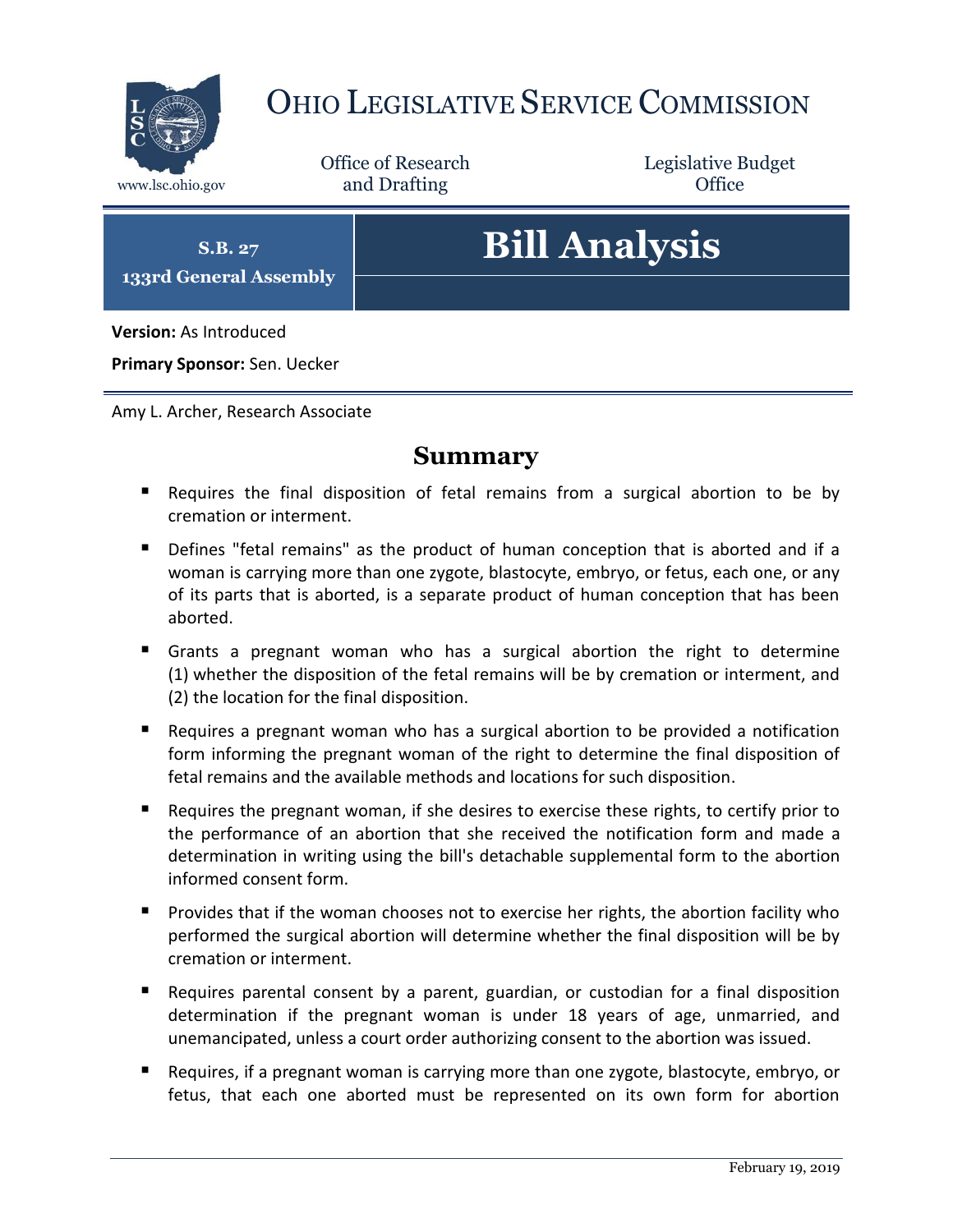informed consent and the determination of the disposition of the remains or parental consent to the disposition.

- Expands abortion informed consent requirements with respect to the 24-hour-preabortion physician meetings and the consent forms to include zygote and blastocyte abortions.
- **Prohibits an abortion facility from releasing fetal remains until the facility obtains a final** disposition determination or if applicable, parental consent to the determination.
- Permits an abortion facility to arrange for the cremation or interment of fetal remains if the final disposition determination has been made or, if applicable, consented to.
- Requires an abortion facility to document in the woman's medical record the final disposition determination, and if applicable, parental consent to the determination.
- Requires the attending physician for the abortion, when completing an individual "abortion report" required under continuing law to include the method of final disposition of the fetal remains from a surgical abortion.
- Expands the individual abortion report and annual abortion report to require a physician to report on the number of zygotes, blastoctyes, embryos, and fetuses aborted and the number for each woman, rather than just the number of abortions under current law.
- Requires an abortion facility to maintain evidentiary documentation demonstrating the date and method of the disposition of all fetal remains from abortions performed or induced there.
- Requires an abortion facility to have written policies and procedures for cremation or interment of fetal remains from surgical abortions performed or induced in the facility.
- Requires an abortion facility to develop and maintain a written list of locations at which it provides or arranges for the final disposition of fetal remains from surgical abortions.
- Requires an abortion facility to pay for the cremation or interment of the fetal remains.
- **Provides that if the pregnant woman's final disposition determination specifies a** location for final disposition that is not provided by the facility, she is responsible for the costs related to the disposition at her chosen location.
- Requires the Director of Health to adopt rules necessary to carry out the bill's provisions within 90 days of the effective date, including rules that prescribe the following:
	- $\Box$  The notification form informing the pregnant woman of the right to determine the final disposition of fetal remains and the available methods and locations for such disposition;
	- The parental consent form;
	- $\Box$  A detachable supplemental form to the abortion informed consent form on which a pregnant woman is to make a final disposition determination;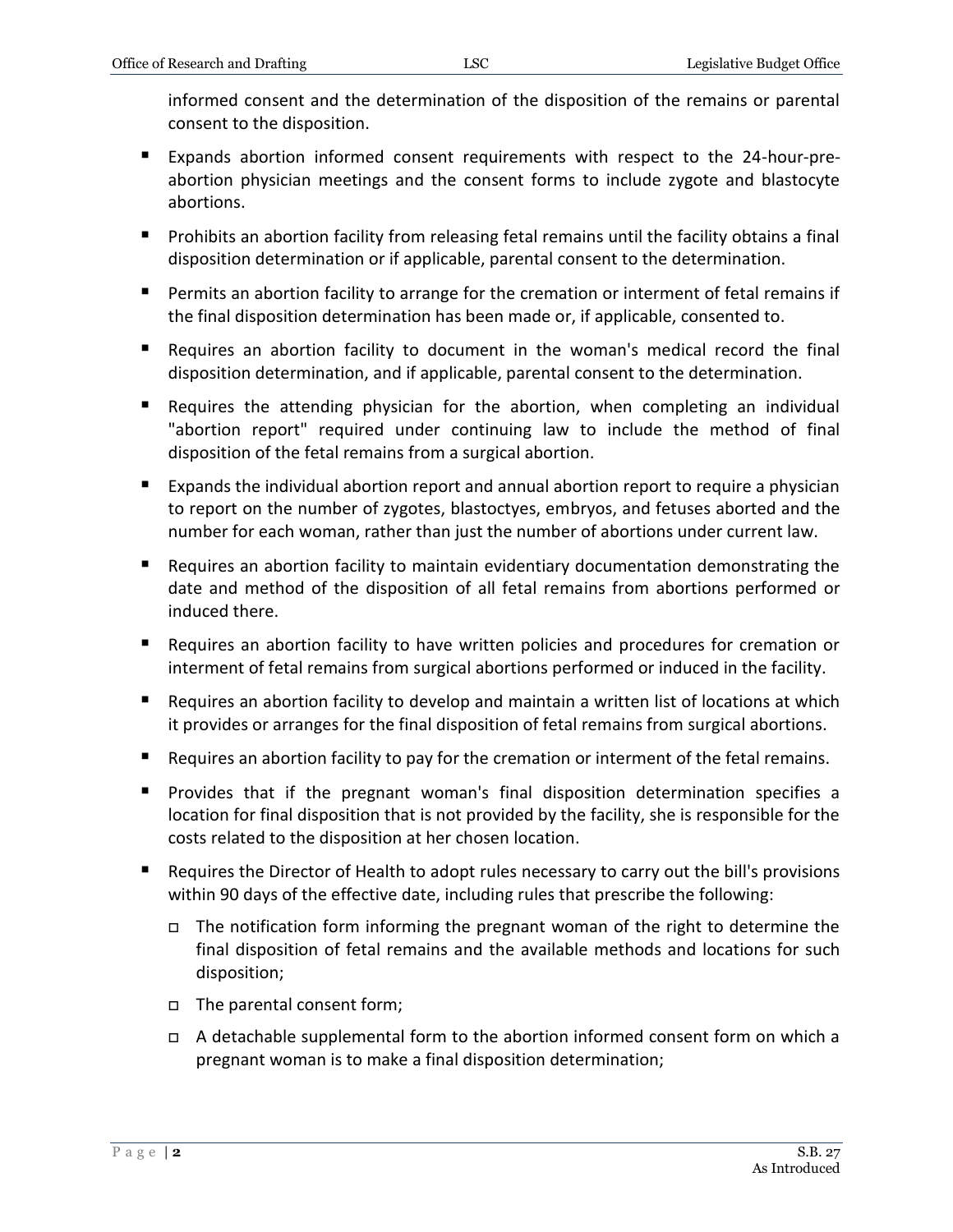- Procedures to complete the detachable supplemental form a reasonable time after a medical emergency or necessity has ended, when the emergency or necessity prevented the form's completion.
- Requires the above detachable supplemental form to the abortion informed consent form to include the following information:
	- Whether the pregnant woman has indicated a method of disposition, and the preferred method selected;
	- Whether the pregnant woman has indicated a preference as to the location of disposition of the fetal remains;
	- $\Box$  The signature of the physician inducing or performing the abortion;
	- A medical identification number for the woman (but not the pregnant woman's printed name or signature).
- Requires the cremation of fetal remains from a surgical abortion to be performed in a crematory facility subject to state regulation.
- **Prohibits any person from failing to comply with the bill's requirements regarding** disposition of fetal remains.
- **Prohibits an operator of a crematory facility from (1) disposing of, (2) arranging for the** disposal of, or (3) arranging for the transfer and subsequent disposal of cremated fetal remains in a manner other than the following:
	- $\Box$  Placing them in a grave, crypt, or niche;
	- Scattering them in any dignified manner, including in a memorial garden, at sea, by air, or at a cemetery scattering ground;
	- Any other lawful manner.
- **Prohibits a crematory operator from cremating the fetal remains without receiving a** copy of a properly executed supplemental detachable form to abortion informed consent.
- **Provides that a person who knowingly violates the prohibitions is guilty of failure to** dispose of fetal remains humanely, a misdemeanor of the first degree.
- **Provides that a woman who has a surgical abortion is not guilty of failure to dispose of** fetal remains humanely if the fetal remains are not disposed of in compliance with the bill's cremation or interment provisions.
- **Provides that a person who buries or cremates fetal remains from a surgical abortion is** not liable for or subject to damages in a civil action, prosecution in a criminal proceeding, or professional disciplinary action related to the disposal of fetal remains if the person does all of the following:
	- $\Box$  Acts in good faith compliance with the bill's fetal remains disposition requirements;
	- Receives a copy of a properly executed detachable supplemental form to the abortion informed consent form;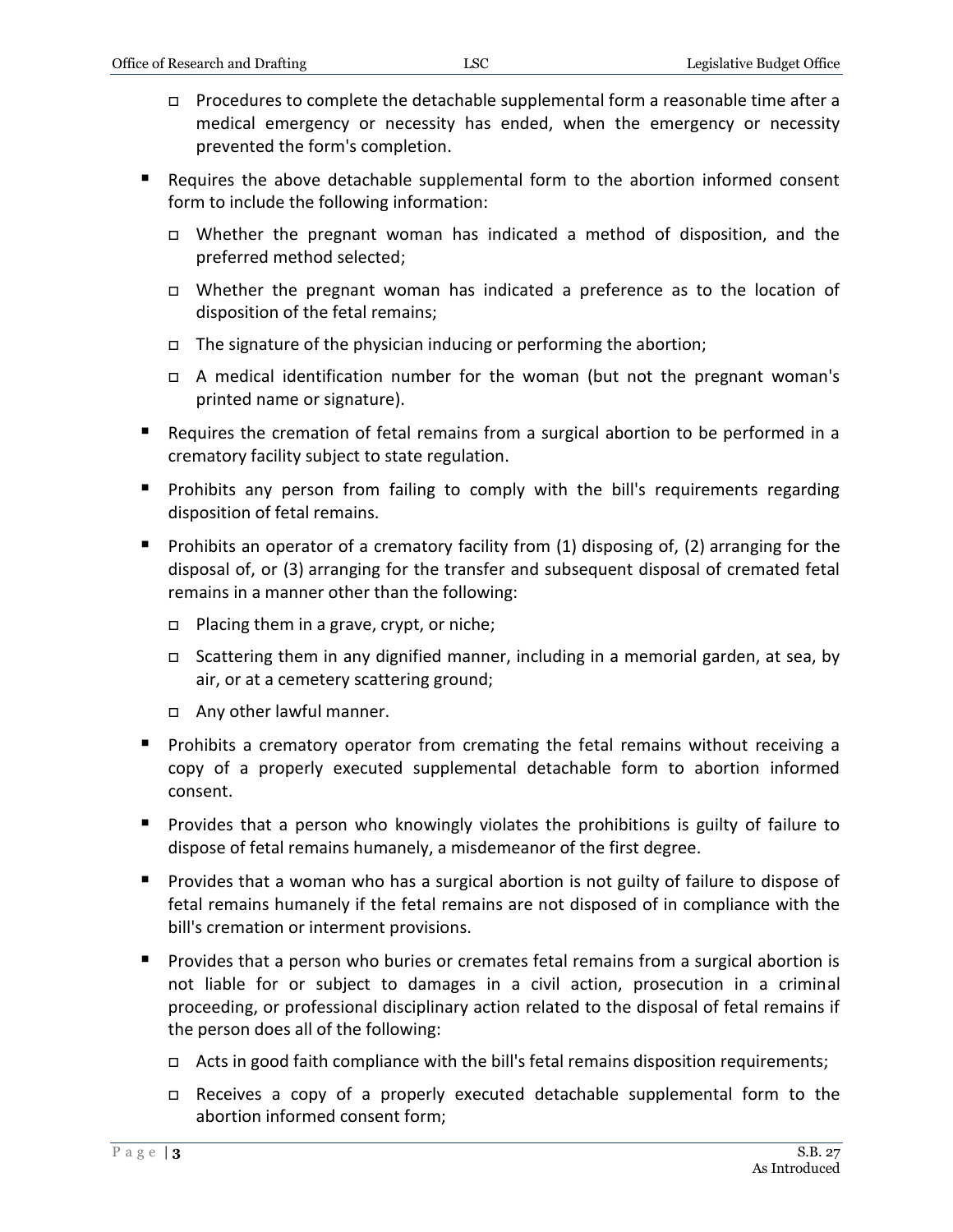- □ Acts in furtherance of the final disposition of the fetal remains.
- Conditions the immunity granted to a person who buries or cremates fetal remains as described above on compliance with the continuing law requirements for fetal death certificates for the product of human conception of at least 20 weeks gestation.
- Delays the application of the bill's prohibitions until the Director adopts the rules required under the bill.

### **Table of Contents**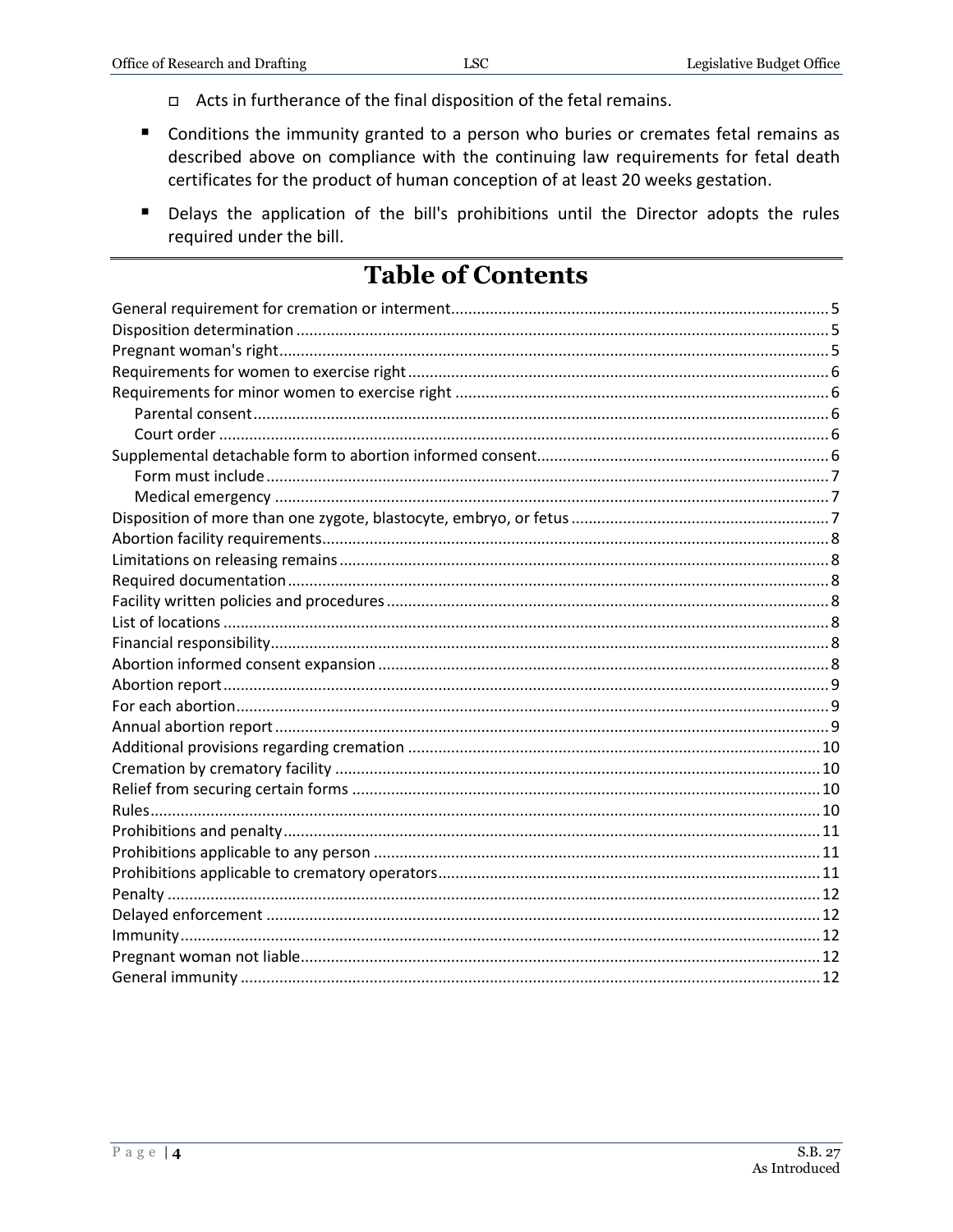## **Detailed Analysis**

#### <span id="page-4-0"></span>**General requirement for cremation or interment**

The bill requires that the final disposition of fetal remains from a surgical abortion at an abortion facility be by cremation or interment. $1$ 

The bill defines "fetal remains" as the product of human conception that has been aborted. If a woman is carrying more than one zygote, blastocyte, embryo, or fetus, such as in the incidence of twins or triplets, each zygote, blastocyte, embryo, or fetus, or any of its parts that is aborted, is a separate product of human conception that has been aborted. Under continuing law unchanged by the bill, "abortion" means the purposeful termination of a human pregnancy by any person, including the pregnant woman herself, with an intention other than to produce a live birth or to remove a dead fetus or embryo. $2^2$ 

The bill defines "abortion facility" as a facility in which abortions are induced or performed that is an ambulatory surgical facility or any other facility in which abortion is legally provided.<sup>3</sup> Ambulatory surgical facilities are those that provide outpatient surgery or anesthesia, both of which (1) function separately from a hospital's inpatient surgical services and from private physician, podiatrist, and dentist offices, and (2) are in a building distinct from another that provides inpatient care.<sup>4</sup> "Interment" means the burial or entombment of fetal remains.<sup>5</sup> "Cremation" means the technical process of using heat and flame to reduce human or animal remains to bone fragments or ashes or any combination thereof. "Cremation" includes processing and may include the pulverization of bone fragments.<sup>6</sup>

#### <span id="page-4-1"></span>**Disposition determination**

#### <span id="page-4-2"></span>**Pregnant woman's right**

The bill grants a pregnant woman who has a surgical abortion the right to determine the following, regarding the fetal remains:

- 1. Whether the final disposition shall be by cremation or interment; and
- 2. The final location for the final disposition.

The bill requires that a pregnant woman who has a surgical abortion be provided with a notification form informing the pregnant woman of the right to determine the final disposition of fetal remains and the available methods and locations for such disposition<sup>7</sup>

 $\overline{a}$ 

 $<sup>4</sup>$  R.C. 3702.30, not in the bill.</sup>

 $<sup>1</sup>$  R.C. 3726.02.</sup>

 $2^2$  R.C. 3726.01(C); R.C. 2919.11, not in the bill.

 $3$  R.C. 3726.01(A).

 $5$  R.C. 3726.01(D).

 $^6$  R.C. 3726.01(B); R.C. 4717.01, not in the bill.

 $<sup>7</sup>$  R.C. 3726.03.</sup>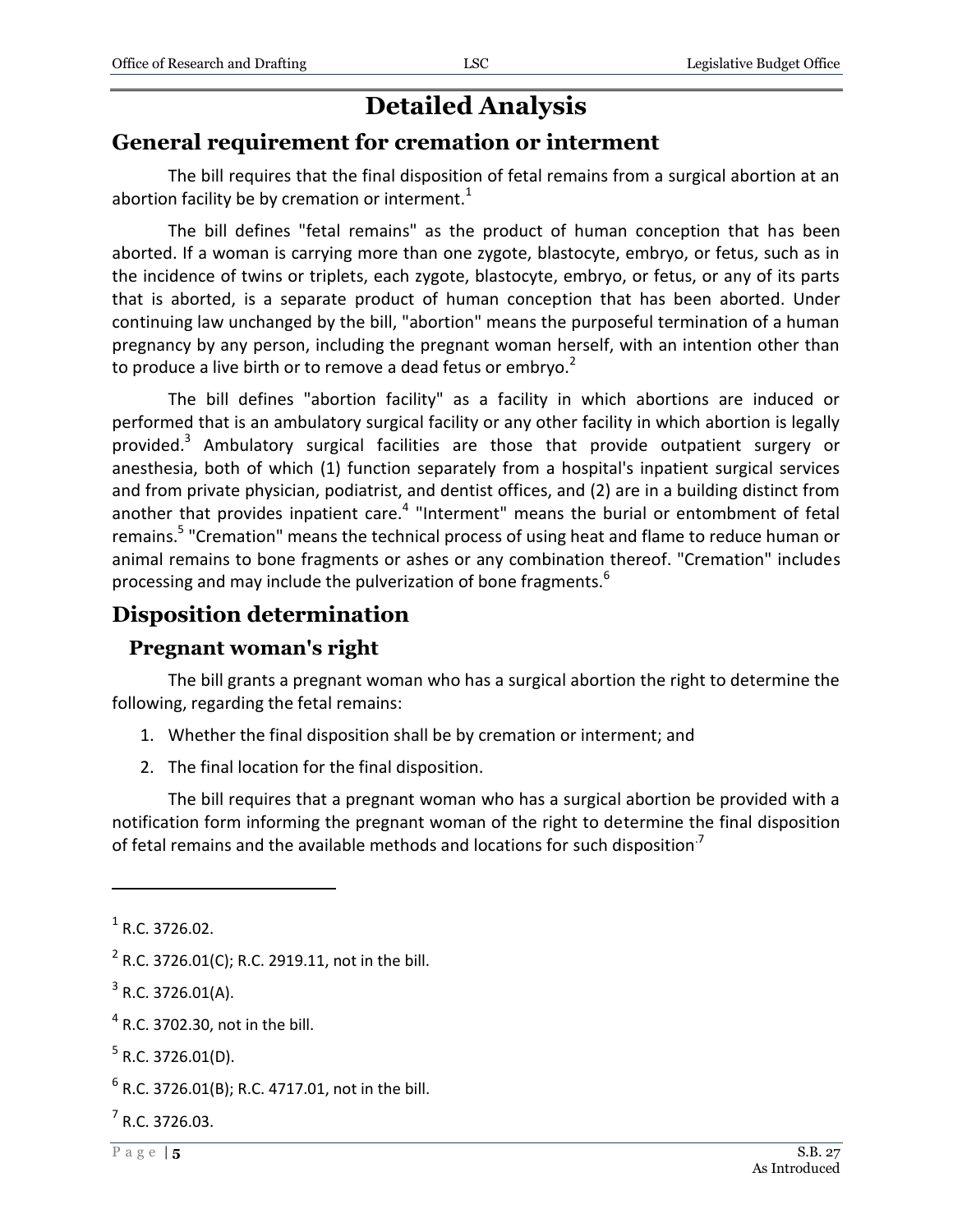#### <span id="page-5-0"></span>**Requirements for women to exercise right**

To exercise the final disposition right, a pregnant woman must express the determination in writing, using a form prescribed by the Director of Health (see "**Supplemental detachable form to abortion informed consent**," below).

If the woman does not desire to exercise the final disposition right, the bill requires the abortion facility to determine whether final disposition will be by cremation or interment.<sup>8</sup>

#### <span id="page-5-1"></span>**Requirements for minor women to exercise right**

Under the bill, a pregnant woman who is under 18, unmarried, and unemancipated may exercise the final disposition right by using the detachable supplemental form to the abortion informed consent form (see "**Supplemental detachable form to abortion informed consent**," below), if she also obtains parental consent or a court has issued an order authorizing the abortion without parental consent.

#### **Parental consent**

<span id="page-5-2"></span>The bill requires that the parental consent must be made in writing using a form prescribed by the Director of Health. The bill permits parental consent to be made by one of the woman's parents, guardian, or custodian.<sup>9</sup>

#### **Court order**

<span id="page-5-3"></span>The bill also provides that parental consent to a final disposition is not required if the abortion was authorized by a court without parental consent.<sup>10</sup> Under continuing law unchanged by the bill, a pregnant woman who is under 18, unmarried, and unemancipated generally needs consent of a parent, guardian, or custodian for her abortion. But, if one or both of the following applies to her, a juvenile court may authorize the abortion:

- 1. She is sufficiently mature and well enough informed to intelligently decide whether to have an abortion without the notification of her parents, guardian, or custodian;
- 2. That one or both of her parents, her guardian, or her custodian was engaged in a pattern of physical, sexual, or emotional abuse against her, or that the notification of her parents, guardian, or custodian otherwise is not in her best interest.<sup>11</sup>

#### <span id="page-5-4"></span>**Supplemental detachable form to abortion informed consent**

The bill appends the final disposition determination to the abortion informed consent requirements under current law. Under continuing law unchanged by the bill, a woman must sign a form consenting to the abortion and certifying that she received certain information and materials and that she consents to the particular abortion voluntarily, knowingly, intelligently,

 $8$  R.C. 3726.04(A)(2).

 $^{9}$  R.C. 3726.04(B)(1) and 3726.14(B).

 $^{10}$  R.C. 3726.04(B)(2).

 $11$  R.C. 2151.85(A) and 2919.12, neither in the bill.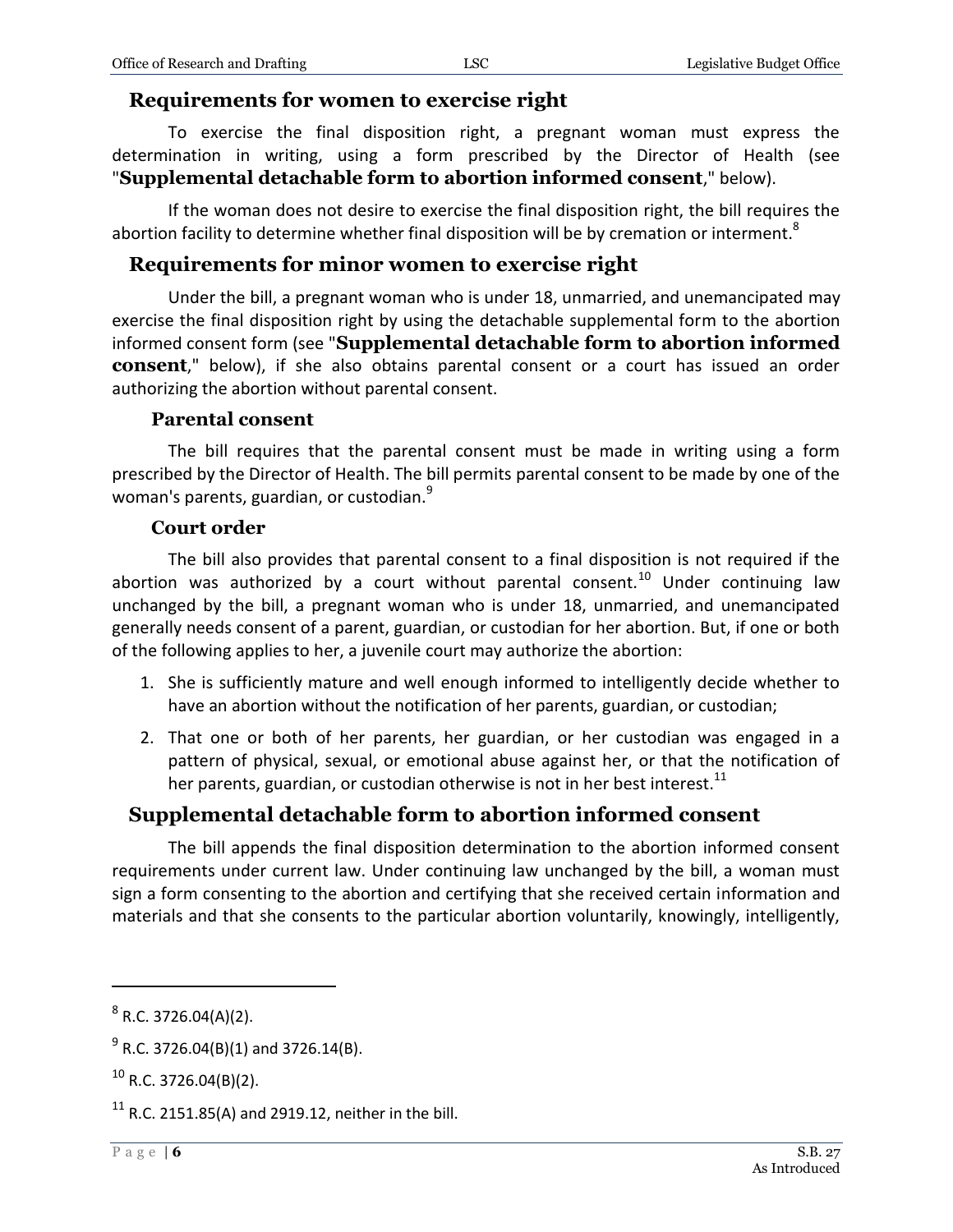and without coercion. The bill adds that she must, if the abortion is to be performed or induced surgically, also certify, the following:  $^{12}$ 

- That she has been provided with the notification form informing her of the right to determine the final disposition of fetal remains and the available methods and locations for such disposition; and
- That, if she desires to exercise her right to make a final disposition, she has completed the final disposition determination using a supplemental detachable form.

#### **Form must include**

<span id="page-6-0"></span>The bill requires the Director of Health to prescribe the detachable supplemental form to meet the following requirements:

- Indicates whether the pregnant woman indicated a preference for the method of disposition of the fetal remains and the preferred method selected;
- Indicates whether the pregnant woman indicated a preference for the location of disposition of the fetal remains;
- **Provides for the signature of the physician who is to perform or induce the abortion;**
- **Provides for a medical identification number for the pregnant woman but does not** provide for the pregnant woman's printed name or signature.<sup>13</sup>

#### **Medical emergency**

<span id="page-6-1"></span>The bill also requires the Director to prescribe procedures for when a medical emergency or medical necessity prevents the pregnant woman from completing the detachable supplemental form. The procedures must provide for completion of the form a reasonable time after the medical emergency or medical necessity has ended.<sup>14</sup>

#### <span id="page-6-2"></span>**Disposition of more than one zygote, blastocyte, embryo, or fetus**

The bill requires a pregnant woman carrying more than one zygote, blastocyte, embryo, or fetus, who desires to exercise her right to determine disposition of the remains, to complete a detachable supplemental form to the abortion informed consent form for each zygote, blastocyte, embryo, and fetus that will be aborted. If parental consent to the determination is required (as described above), the pregnant woman obtaining the consent must use one consent for each zygote, blastocyte, embryo, and fetus.<sup>15</sup> A disposition determination form that covers more than one zygote, blastocyte, embryo, or fetus is invalid.<sup>16</sup>

 $12$  R.C. 2317.56(B)(4)(c) and (d).

 $^{13}$  R.C. 3726.14(C)(1).

 $^{14}$  R.C. 3726.14(C)(2).

 $15$  R.C. 3726.041.

<sup>&</sup>lt;sup>16</sup> R.C. 3726.042.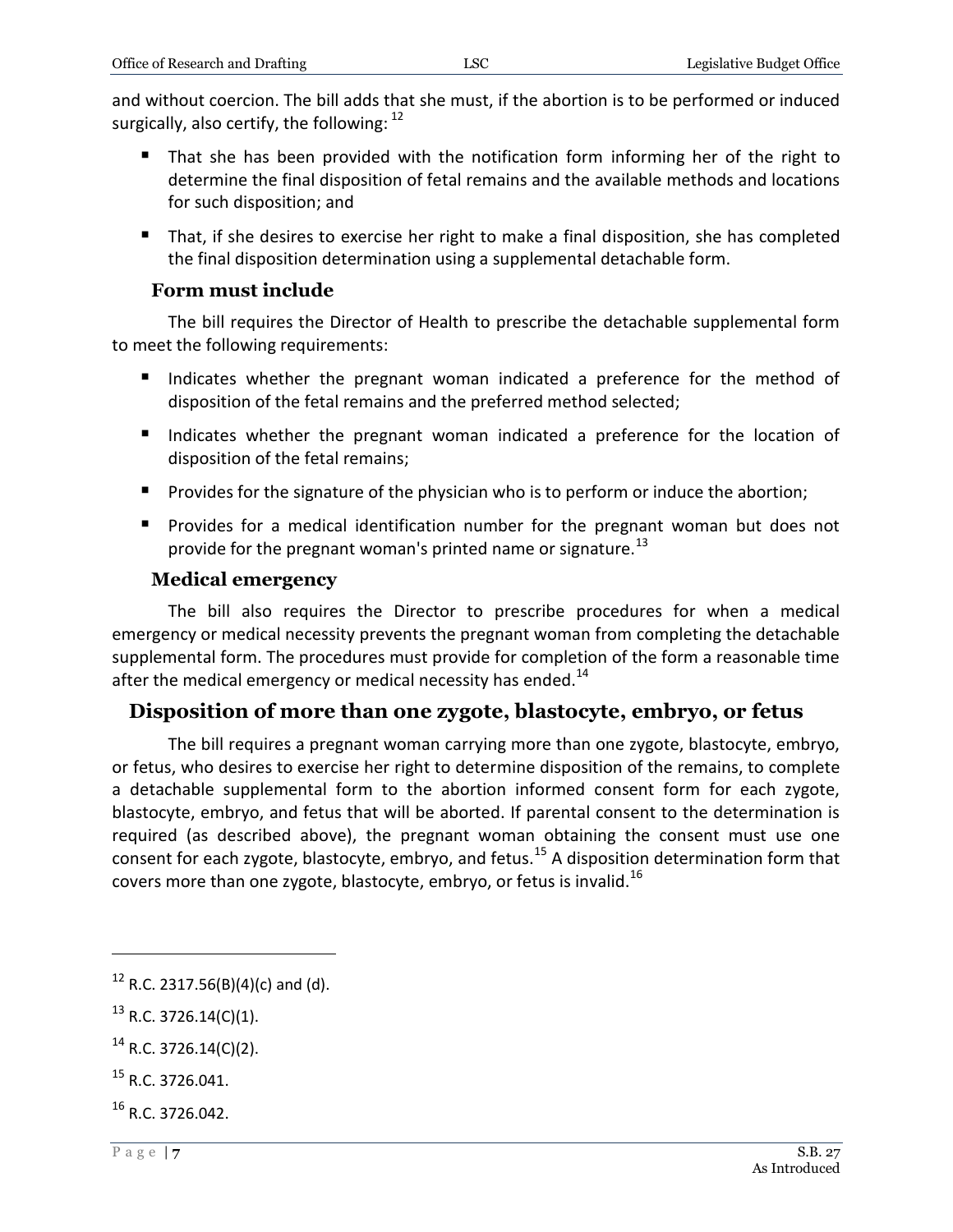#### <span id="page-7-0"></span>**Abortion facility requirements**

#### <span id="page-7-1"></span>**Limitations on releasing remains**

Under the bill, an abortion facility is prohibited from releasing the fetal remains from a surgical abortion, or arranging for their cremation or interment, until it obtains a final disposition determination and, if applicable, parental consent.<sup>17</sup>

#### <span id="page-7-2"></span>**Required documentation**

The bill requires an abortion facility to document in the pregnant woman's medical record the final disposition determination made, and if applicable, the parental consent for the disposition determination.<sup>18</sup> A facility also must maintain evidentiary documentation demonstrating the date and method of the disposition of all fetal remains from surgical abortions performed or induced in the facility.<sup>19</sup>

#### <span id="page-7-3"></span>**Facility written policies and procedures**

The bill requires an abortion facility to have written policies and procedures for cremation or interment of fetal remains from surgical abortions performed or induced in its facility.<sup>20</sup>

#### <span id="page-7-4"></span>**List of locations**

An abortion facility must also develop and maintain a written list of locations at which it provides or arranges for the final disposition of fetal remains from surgical abortions.<sup>21</sup>

#### <span id="page-7-5"></span>**Financial responsibility**

Under the bill, an abortion facility must pay for the cremation or interment of fetal remains from a surgical abortion performed at that facility. However, if the disposition determination identifies a location for final disposition other than one provided by the abortion facility, the pregnant woman is responsible for the costs related to the final disposition of the fetal remains at her chosen location.<sup>22</sup>

#### <span id="page-7-6"></span>**Abortion informed consent expansion**

The bill makes the following changes to the law governing abortion informed consent:

 Requires a physician, 24 hours before abortion inducement or performance, to meet with the pregnant woman and to also inform her of the probable gestational age of the zygote or blastocyte to be aborted. Current law only requires that information to be

 $17$  R.C. 3726.05.

<sup>18</sup> R.C. 3726.10.

 $^{19}$  R.C. 3726.11.

<sup>20</sup> R.C. 3726.12.

 $^{21}$  R.C. 3726.13.

<sup>&</sup>lt;sup>22</sup> R.C. 3726.09.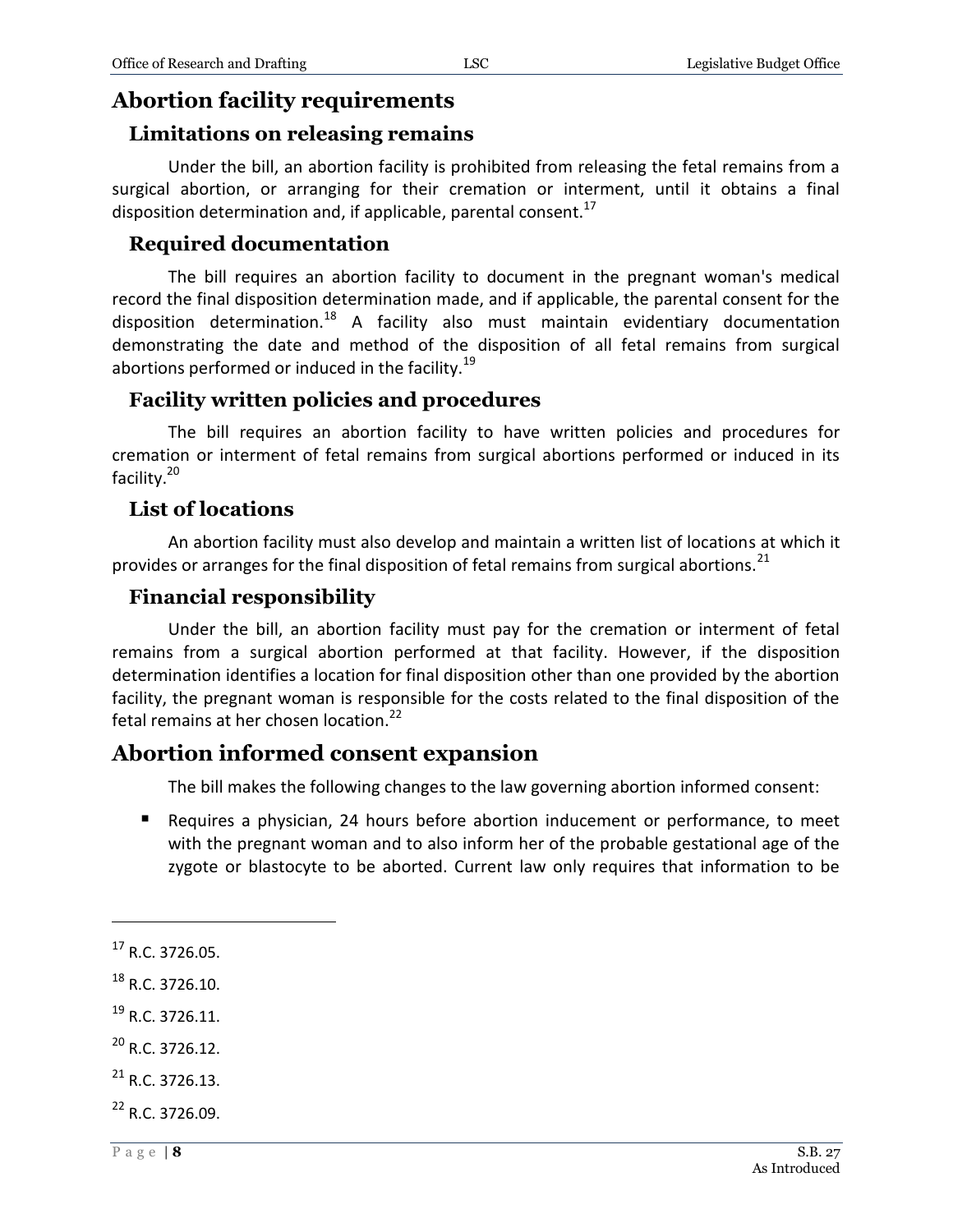provided about an embryo or fetus. The probable gestational age is the age at the time of the meeting, in the judgment of the physician, with reasonable probability.<sup>23</sup>

- Requires the physician performing or inducing the abortion, 24 hours before the abortion, to meet with the pregnant woman to inform her that the family planning and gestational development material given to her at the meeting also describes the zygote or blastocyte. Current law only requires that information to be provided about an embryo or fetus.<sup>24</sup>
- Requires the abortion informed consent form, including the detachable supplemental form to the abortion informed consent form, to be completed for each zygote, blastocyte, embryo, or fetus to be aborted and requires the pregnant woman to sign each one. $25$

#### <span id="page-8-0"></span>**Abortion report**

#### <span id="page-8-1"></span>**For each abortion**

The bill requires the attending physician for a surgical abortion, when completing an "abortion report" under current law, to also include the method of final disposition of the fetal remains. Additionally, the bill amends the report requirements to specify gestational stages. For example, a physician must report the number of zygotes, blastocytes, embryos, or fetuses a woman has previously aborted, rather than current law of simply the number of abortions. Under continuing law, this report must be completed for each abortion the physician performs. The report must be confidential and not contain the woman's name. $^{26}$ 

#### <span id="page-8-2"></span>**Annual abortion report**

Not later than October 1 of each year, the Department must issue an annual report of the abortion data reported for the previous calendar year. The bill requires that the annual report include the total number of zygotes, blastocytes, embryos, or fetuses that were aborted, rather than the current law requirement of simply the total number of abortions. The bill also requires, regarding the continuing law requirement of sorting information in the report regarding the number of abortions performed, that the information be sorted by the number of zygotes, blastocytes, embryos, or fetuses previously aborted by the woman on whom the abortion was performed (instead of the current law requirement that the sorting be of the number of abortions performed on the woman). $^{27}$ 

 $23$  R.C. 2317.56(A)(3) and (B)(1)(b).

 $24$  R.C. 2317.56(B)(2)(c).

 $^{25}$  R.C. 2317.56(B)(4)(c).

 $^{26}$  R.C. 3701.79(C).

 $^{27}$  R.C. 3701.79(I)(1).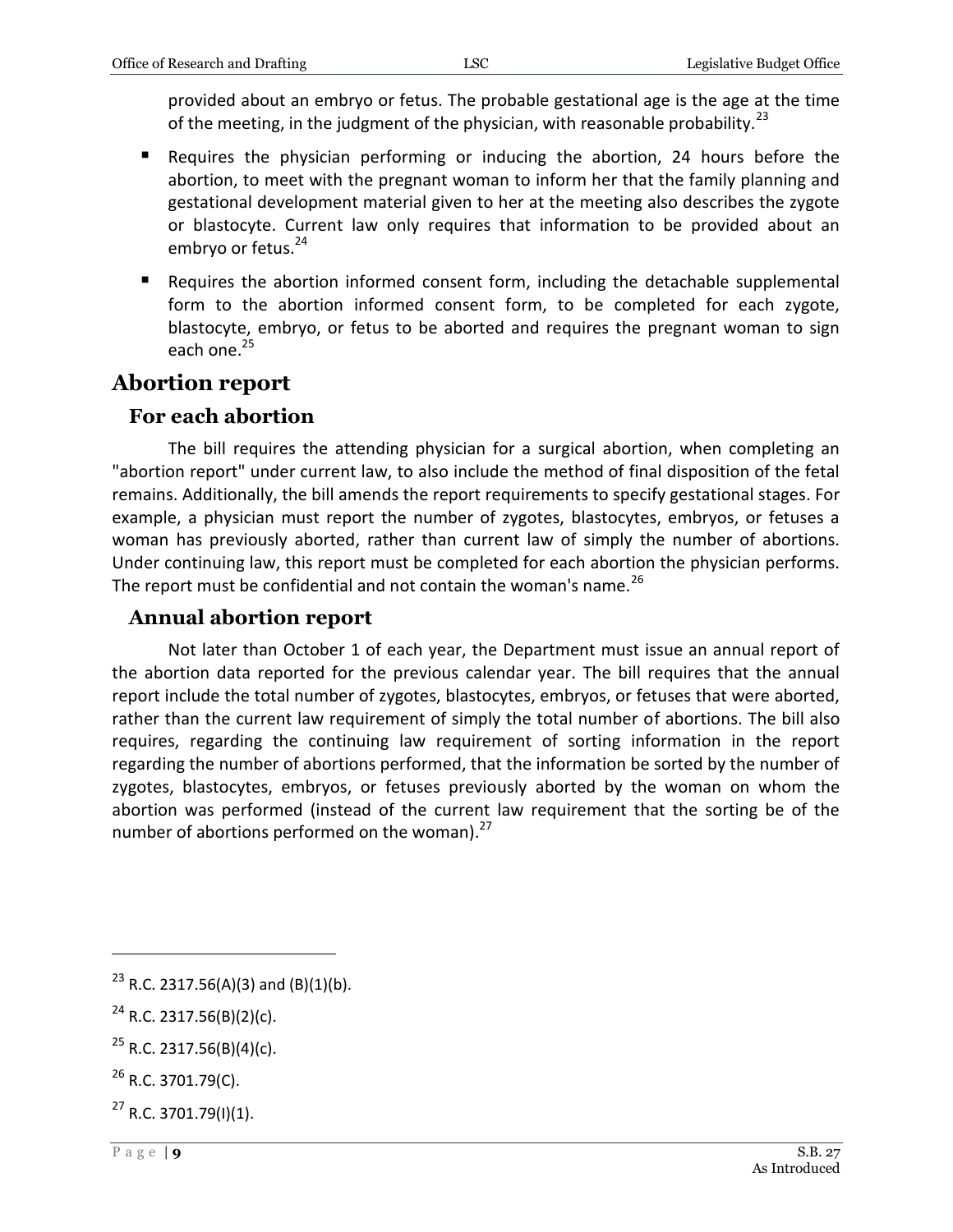#### <span id="page-9-0"></span>**Additional provisions regarding cremation**

#### <span id="page-9-1"></span>**Cremation by crematory facility**

The bill requires that the cremation of fetal remains from a surgical abortion at an abortion facility must be performed in a crematory facility, in compliance with R.C. Chapter 4717.<sup>28</sup>

R.C. Chapter 4717. contains the professional regulations for crematory facilities. A "crematory facility" is defined as the physical location at which a cremation chamber is located and the cremation process takes place. "Crematory facility" does not include an infectious waste incineration facility for which a license is held under Ohio law governing Hazardous and Solid Wastes, or a solid waste incineration facility for which a license is held under that law and is also authorized to treat infectious wastes, in connection with the incineration of body parts other than dead human bodies that were donated to science for purposes of medical education or research.<sup>29</sup>

#### <span id="page-9-2"></span>**Relief from securing certain forms**

The bill provides that a crematory operator that cremates fetal remains for an abortion facility is not required to secure a death certificate, burial or burial-transit permit, or a cremation authorization form to cremate fetal remains.<sup>30</sup>

#### <span id="page-9-3"></span>**Rules**

The bill requires the Director of Health, in accordance with the Administrative Procedure Act (R.C. Chapter 119.), to adopt certain rules necessary to carry out the bill's fetal remains disposition provisions, not later than 90 days after the bill's effective date. Specifically, the Director must adopt rules that prescribe the following: $31$ 

- The notification form informing pregnant women who seek surgical abortions of the following:
	- $\Box$  The right to determine final disposition of fetal remains;
	- The available options for locations and methods for the disposition of fetal remains.
- The parental consent form;
- The detachable supplemental form to the abortion informed consent form;
- **Procedures for subsequent completion of the detachable supplemental form in cases of** medical emergency or necessity.

 $\overline{a}$ 

 $31$  R.C. 3726.14.

 $^{28}$  R.C. 3726.02(B).

<sup>&</sup>lt;sup>29</sup> R.C. 3726.02(C); R.C. 4717.01(K), not in the bill.

 $30$  R.C. 4717.271(B) and 3726.15.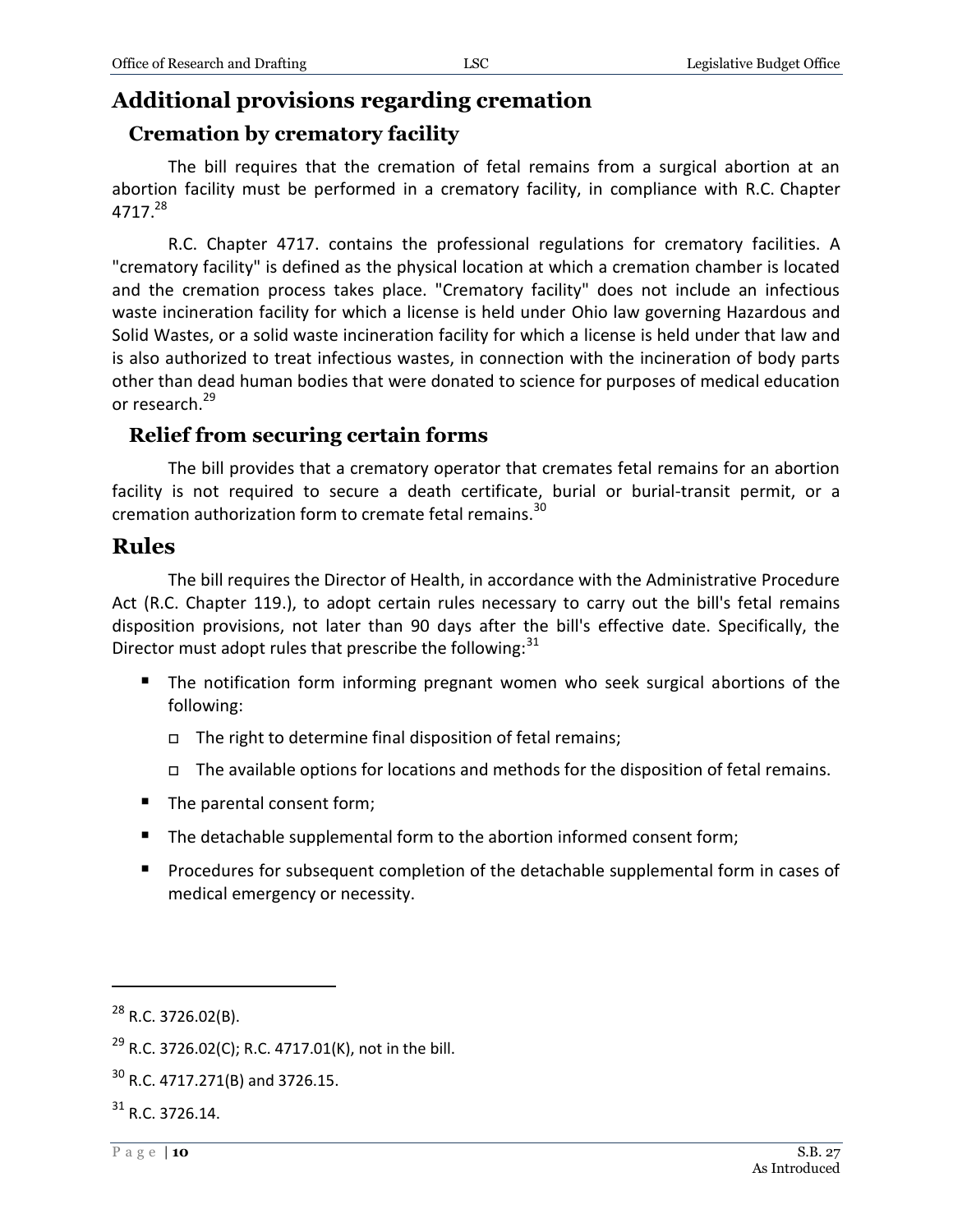Under current law, the Director must adopt rules relating to abortions and the humane disposition of the product of human conception. The bill requires these rules to be consistent with the bill's requirements for cremation and interment.<sup>32</sup>

#### <span id="page-10-0"></span>**Prohibitions and penalty**

#### <span id="page-10-1"></span>**Prohibitions applicable to any person**

The bill prohibits any person from failing to comply with the following provisions:  $33$ 

- The requirement that final disposition of fetal remains from a surgical abortion must be by cremation or interment.
- The requirement that cremation of fetal remains must be in a crematory facility, in compliance with R.C. Chapter 4717. (including compliance with the prohibitions applicable to crematory operators discussed below).
- The limitation that an abortion facility may not release fetal remains, or arrange for their cremation or interment, until it obtains a final disposition determination made, and if applicable, the parental consent.
- The requirement that an abortion facility must document in the pregnant woman's medical record the final disposition determination made, and if applicable, the parental consent made.
- **The requirement that an abortion facility must maintain evidentiary documentation** demonstrating the date and method of the disposition of all fetal remains.

#### <span id="page-10-2"></span>**Prohibitions applicable to crematory operators**

The bill prohibits a crematory operator that cremates fetal remains (for an abortion facility regulated by the bill) from disposing, arranging for disposal, or arranging for the transfer for disposal of the cremated fetal remains if the disposal is by means other than:

- $\blacksquare$  Placing them in a grave, crypt, or niche;
- Scattering them in any dignified manner, including a memorial garden, at sea, by air, or at a cemetery scattering ground; or
- Any other lawful manner.<sup>34</sup>

The bill also prohibits such a crematory operator from cremating those remains without receiving a copy of a properly executed supplemental detachable form to abortion informed consent (see **"Supplemental detachable form to abortion informed consent**,**"** above). $35$ 

 $32$  R.C. 3701.341.

 $33$  R.C. 3726.99(A).

 $34$  R.C. 3726.02(B) and 4717.271(A)(2) to (4).

 $35$  R.C. 3726.02(B) and 4717.271(A)(1).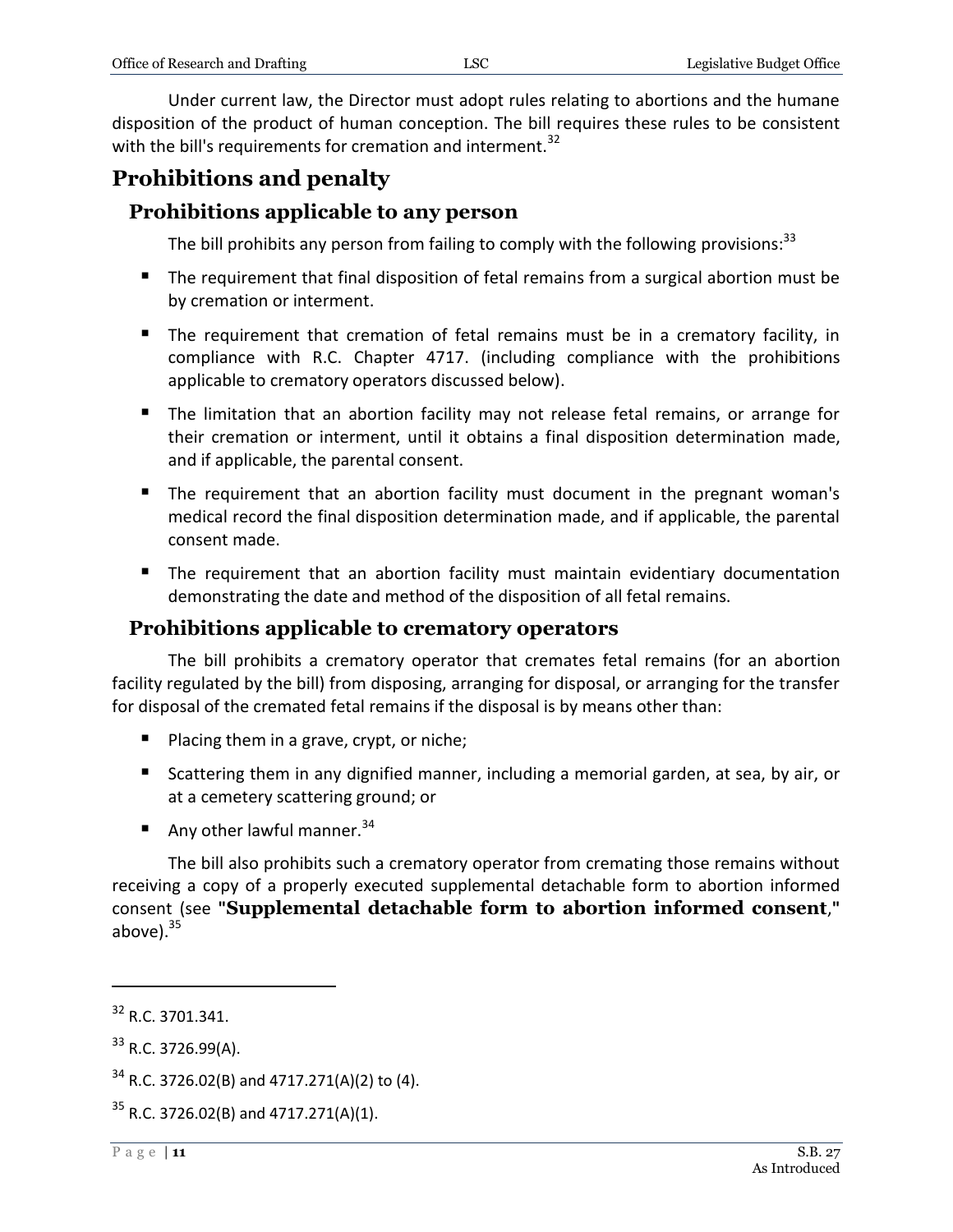#### <span id="page-11-0"></span>**Penalty**

Whoever knowingly violates any of the above prohibitions is guilty of failure to dispose of fetal remains humanely, a misdemeanor of the first degree.<sup>36</sup>

#### <span id="page-11-1"></span>**Delayed enforcement**

The bill provides that the prohibitions described under "**Prohibitions and penalty**" will not apply until the Director adopts the rules required under the bill.<sup>37</sup>

#### <span id="page-11-2"></span>**Immunity**

#### <span id="page-11-3"></span>**Pregnant woman not liable**

The bill provides that a pregnant woman is not guilty of committing, attempting to commit, complicity in the commission of, or conspiracy in the commission of a violation of the bill's prohibition under "**Prohibitions and penalty**" (above), if she has a surgical abortion and the fetal remains are not disposed of in compliance with the bill's provisions for fetal remains disposition.<sup>38</sup>

#### <span id="page-11-4"></span>**General immunity**

The bill provides that a person who buries or cremates fetal remains from a surgical abortion is not liable for or subject to damages in a civil action, prosecution in a criminal proceeding, or professional disciplinary action related to the disposal of fetal remains if the person does all of the following:

- Acts in good faith compliance with the bill's fetal remains disposition requirements;
- Receives a copy of a properly executed detachable supplemental form to the abortion informed consent form;
- Acts in furtherance of the final disposition of the fetal remains.<sup>39</sup>

Further, the bill provides that no conflicting provision of the Revised Code or procedure of any agency or board applies regarding a person who has secured the general immunity as described above. There is one exception to this "no conflict" provision, however. The bill specifically provides that the fetal death certificate provisions for the product of human conception of at least 20 weeks gestation continues to apply. This may have the effect of making the general immunity inapplicable regarding a person who violates those fetal death certificate provisions.<sup>40</sup>

<sup>&</sup>lt;sup>36</sup> R.C. 3726.99(B).

 $37$  Section 3.

<sup>&</sup>lt;sup>38</sup> R.C. 3726.95.

 $39$  R.C. 3726.15.

 $^{40}$  R.C. 3726.16; R.C. 3705.20, not in the bill.